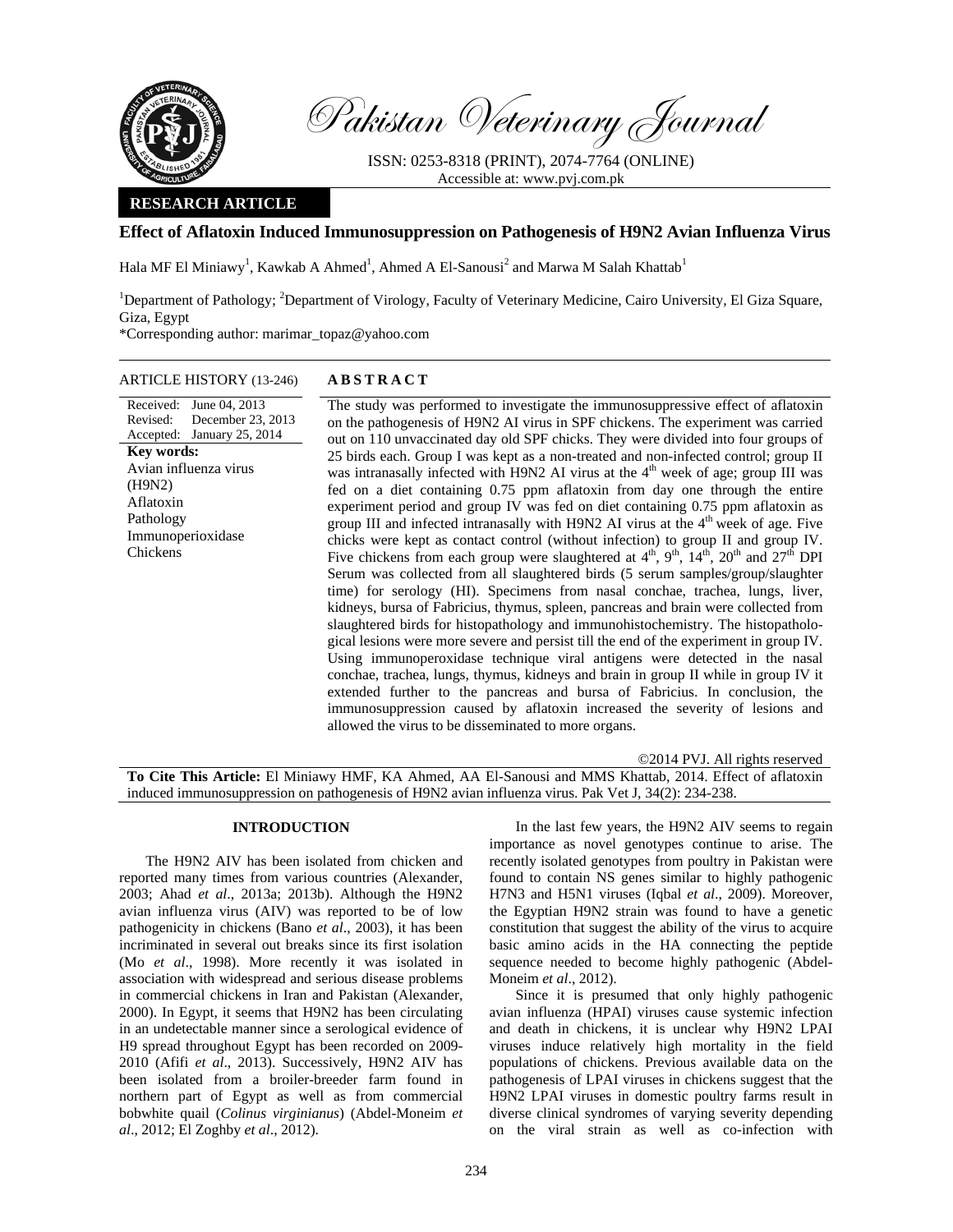immunosuppressive diseases (Bano *et al*., 2003; Kishida *et al*., 2004).

Natural toxins produced by molds or fungus have threatened the quality and safety of food and have caused severe losses to poultry industry in recent times (Saeed *et al.,* 2009). In warm and moist climates, feed is vulnerable to invasion by aflatoxigenic Aspergillus spp. with the subsequent production of aflatoxin during harvesting, processing, transportation and storage (Park *et al*., 2001). Aflatoxicosis caused severe depression in growth rate and immune suppression in broilers. Feeding levels lower than 20  $\mu$ g.Kg<sup>-1</sup> aflatoxin may still reduce their resistance to disease, decrease their ability to withstand stress and bruising, and generally make them unthrifty (Coelho, 1990). Consequently the concept of our study was based on demonstrating the immunosuppressive effect of low aflatoxin consumption on the pathogenesis and viral antigen distribution of H9N2 AIV in SPF chickens.

### **MATERIALS AND METHODS**

**Experimental birds, virus and aflatoxin procurement:** One hundred and ten unvaccinated day old SPF chicks were purchased from El Fayoum egg production project, Agricultural Research Center, Ministry of Agriculture (Fayoum, Egypt) and were used to carry out this experiment.

Avian influenza A virus, A/turkey/Wisconsin/1/1966 (H9N2) was kindly obtained from viruses collection of department of virology, faculty of veterinary medicine, Cairo University. The virus was propagated in 11 day old SPF hatching eggs via allantoic sac inoculation. The virus titration to estimate  $EID_{50}$ value was performed according to Reed and Muench (1938).

Concentrates containing an estimated amount of aflatoxin were obtained from biochemistry department, Animal Health Institute, El Dokki and were used to prepare diet containing 0.75 ppm aflatoxin as a final concentration.

**Experimental design:** One hundred and ten day old chicks were divided into four groups. Group I non-treated non-infected, group II Infected, Group III non-infected and fed with feed containing 0.75 ppm aflatoxin from day one and through the entire experimental period, group IV infected and fed as group III (Table 1). The birds of group II and IV were infected with  $10^6$  EID<sub>50</sub>/100 $\mu$ l/bird H9N2 at  $28<sup>th</sup>$  day of age. After infection, the birds were observed for 27 days. Five chicks were kept as non-infected contact control in group II and group IV. Five chickens from each group were slaughtered on the  $4<sup>th</sup>$ ,  $9<sup>th</sup>$ ,  $14<sup>th</sup>$ ,  $20<sup>th</sup>$ and  $27<sup>th</sup>$  day post infection. The chickens of the contact control in group II and group IV were slaughtered at the end of the experiment.

Serum was collected from the slaughtered birds (5 serum samples/group/slaughter time) for determination of antibody titer against avian influenza virus using HI tests (OIE, 2012)**.** Four hemagglutination units of homologous antigen which was prepared from the same strain used for infection, was used. The birds were daily observed throughout the experimental period to record the signs and deaths. At the times of slaughter, the birds were weighed and subjected to postmortem examination.

| Table I: Experimental design |  |
|------------------------------|--|
|------------------------------|--|

| Groups | N         | Feed with<br>aflatoxin | Infection* | Samples                                                              |
|--------|-----------|------------------------|------------|----------------------------------------------------------------------|
|        | 25        |                        |            | $**$                                                                 |
|        | 25        |                        |            | $**$                                                                 |
| Ш      | 5 contact |                        | $\ddot{}$  | Tissue specimens only 5<br>birds slaughtered at 27 <sup>th</sup> DPI |
| Ш      | 25<br>25  |                        |            | $*$<br>$**$                                                          |
| IV     | 5 contact |                        |            | Tissue specimens only 5<br>birds slaughtered at 27 <sup>th</sup> DPI |

 $*$  Intranasal infection with H9N2 at day 28 (10<sup>6</sup> EID<sub>50</sub>/100µl/bird); \*\* Tissue specimens and serum samples / chicken at slaughter (5 birds/4<sup>th</sup>, 9<sup>th</sup>, 14<sup>th</sup>, 20<sup>th</sup> & 27<sup>th</sup> DPI).

**Histopathology and immunohistochemistry:** Tissue specimens from nasal chonchae, trachea, lung, liver, kidneys, spleen, pancreas, bursa of Fabricius, thymus and brain were collected from the five slaughtered birds from each group at  $4^{\text{th}}$ ,  $9^{\text{th}}$ ,  $14^{\text{th}}$ ,  $21^{\text{st}}$ ,  $27^{\text{th}}$  DPI. Tissue specimens were fixed in 10% buffered formalin and then processed by the routine paraffin embedding technique, sectioned at 5 micron thickness and stained with Hematoxylin and Eosin (Bancroft *et al*., 1996).

Serum containing high antibody titer against H9 antigen was used as primary antibody in the immunohistochemical technique. The serum prepared by intranasal inoculation of ten chickens with H9 N2 virus at dose level  $10^6$  EID<sub>50</sub>/ 100 µL/bird at 4<sup>th</sup> week of age and repeated at 8<sup>th</sup> weeks. The geometric HI mean titer of the collected serum was  $\text{Log}_2$  7. This serum was used for the detection of H9 N2 antigen in the unstained paraffin sections prepared from different organs in the experiment as described by Colvin *et al*. (1988). Peroxidase conjugated anti-chicken antibodies were obtained from (Abcam, Cambridge, UK). Diaminobenzoic acid (DAB) was used for development of the color.

#### **RESULTS AND DISCUSSION**

**Clinical signs:** No mortalities were observed in all groups throughout the entire observation period. The clinical signs were restricted to depression, decreased food consumption and sneezing. They were observed in the two infected groups (Group II and IV) but were more prominent in the chickens fed on aflatoxin and inoculated with H9N2 AIV (Group IV). A matter which agreed with previous studies that showed H9N2 LPAIV cause only transient mild clinical signs and seldom cause mortality in experimentally infected SPF chickens (Mo *et al*., 1998; Lee *et al*., 2007). However, it was reported that the clinical signs were more severe in SPF chickens receiving cyclosporine (immunosuppressant agent) and infected with H9N2 than those observed in chickens which was only infected with H9N2 (Kwon *et al*., 2008). It was believed that high mortalities in the field were due to environmental stress and concurrent secondary infections (Bano *et al*., 2003). Therefore it can be assumed that immunosuppression has an effect on the severity of clinical signs but it doesn't equal the influence of secondary bacterial infection.

**Histopathological lesions:** The respiratory lesions were varied in severity between the infected groups (group II and group IV) according to the duration of infection and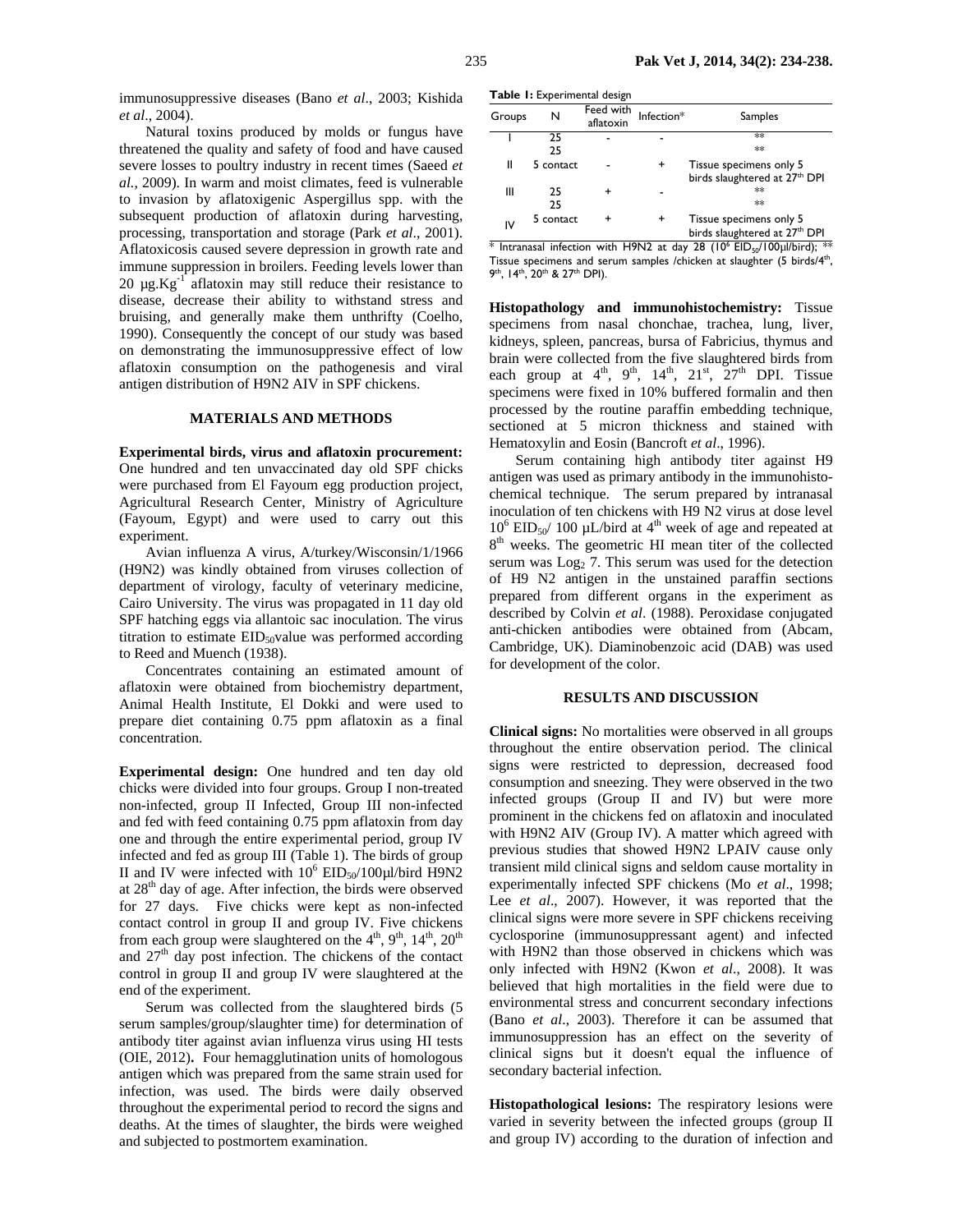

**Fig. 1:** Histopathological observations. a-Nasal chonchae of chicken in group II (4 days PI) showing mucus exudates, inflammatory cells and erythrocytes in the lumen, b-Nasal chonchae of chicken in group IV(20 days PI) showing necrosis of the lining epithelium, congestion of blood vessels, mononuclear inflammatory cells infiltration and edema of submucosa; c-Lung of chicken in group II (9 days PI) showing congestion and focal aggregation of lymphocytes adjacent to the parabronchus; d-Kidney of chicken in group II (9 days PI) showing focal interstitial mononuclear inflammatory cells aggregation and e-Pancreas of chicken in group IV (20 days PI) showing focal area of necrosis with inflammatory cell infiltration. H & E; a and b: X 200; c-e: X 400.



**Fig. 2:** Immunoperoxidase findings. a-Nasal chonchae of chicken in group II (4 days PI) showing localization of AIV antigen (arrow) in the mucus gland epithelium detected (indirect immunoperoxidase technique); b-Lung of chicken in group II (4 days PI) showing AIV antigen (arrow) in the pneumocytes and lumen of the air capillaries detected (indirect immunoperoxidase technique; c-Brain of chicken in group IV (9 days PI) showing brown granules of viral antigen (arrow); d-Bursa of chicken in group IV (9days PI) showing brown granules of viral antigen (arrow); and e-Nasal chonchae of contact chicken to group II showing brown granules of viral antigen in the epithelium of the mucus glands. a-e: X 1000.

the organs affected. However, the inflammatory reaction was most prominent in the nasal conchae than in the trachea and lungs. The nasal conchal lesions in group II appeared in the form of activation of the mucous secreting glands with inflammatory exudates in the lumen (Fig. 1a) as well as severe congestion and hemorrhages in the submucosa at  $4<sup>th</sup>$  and  $9<sup>th</sup>$  DPI. The severity of the lesions reached the peak by the 14<sup>th</sup> day where severe necrosis with denudation of mucosa appeared. Severity of the lesions decreased by the  $20<sup>th</sup>$  day and subsided by  $27<sup>th</sup>$ day. In group IV, the intensity of the lesions was more severe and persistent till the end of experiment (Fig. 1b). The tracheal lesions in group II were most prominent on

the  $9<sup>th</sup>$  day and subsided by  $14<sup>th</sup>$  day of experiment whereas it persisted in group IV till the  $27<sup>th</sup>$  day post infection. Concerning the lungs, the examined sections revealed severe congestion of all pulmonary blood vessels with multiple focal areas of hemorrhages. Focal aggregations of lymphocytes were commonly observed perivascular and close to the parabronchi (Fig. 1c). Inflammation of the wall of secondary bronchi with exudation in the air way was a common finding in group IV.

In our study, the infected chickens which were fed on aflatoxins showed more severe histopathological lesions than the group infected with the virus only. Therefore it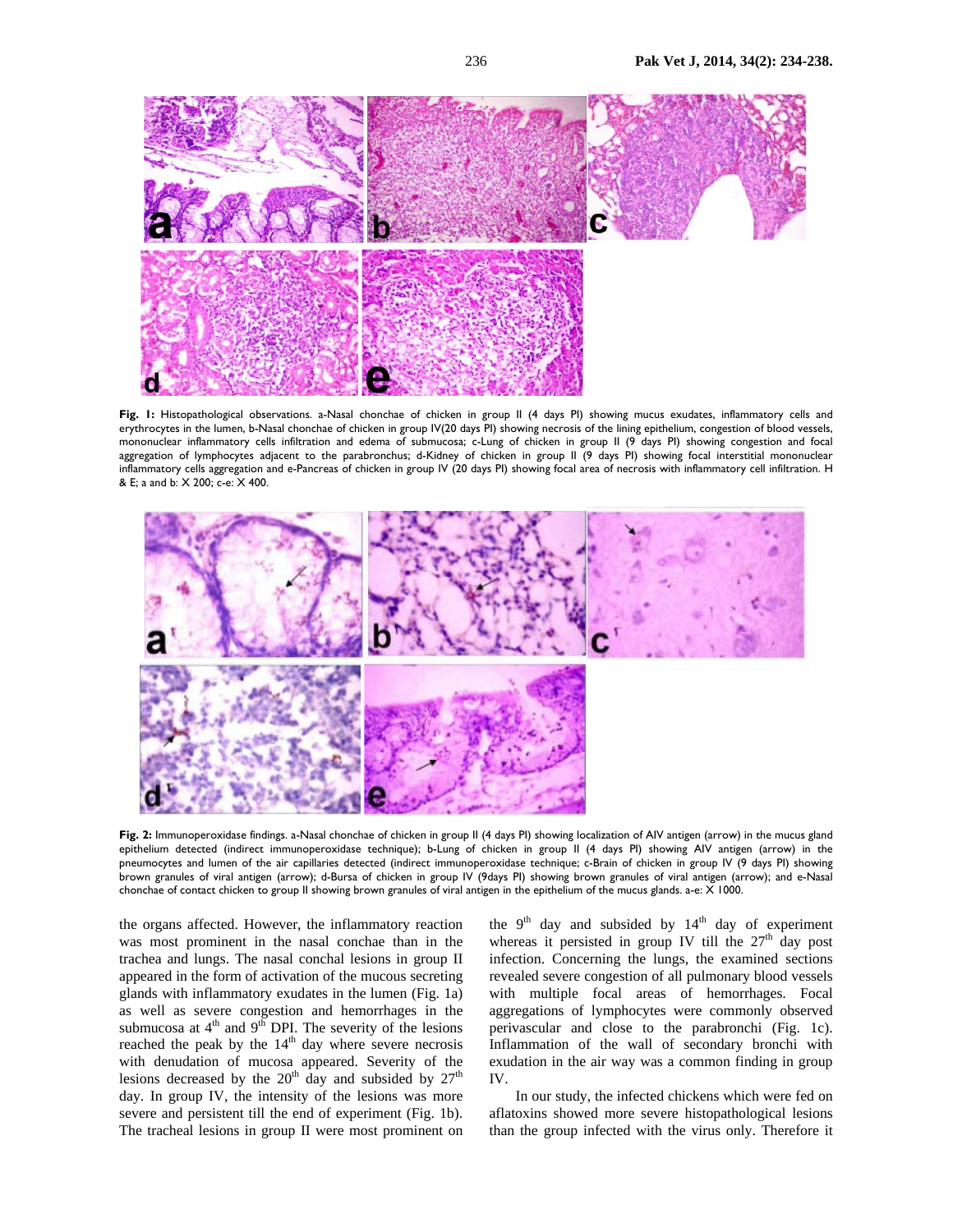can be assumed that immunosuppression which was induced by dietary aflatoxicosis had an effect on the severity of the histopathological lesions recorded. This agrees with what was mentioned earlier about the effect of immunosuppression on the pathogenicity of the virus (Toroghi and Momayez, 2006; Aamir *et al*., 2007).

The renal lesions observed in both infected groups were in the form of tubulointerstitial nephritis (Fig. 1d). These results were close to the results of Pazani *et al*. (2008) who said that severe congestion, urate deposition and non-suppurative focal interstitial nephritis were the predominant histological lesions. The pancreas was affected only in group IV and the pancreatic lesions were manifested by focal acinar necrosis associated with inflammatory cells infiltration (Fig. 1e). The pancreatic lesions of the infected group with H9N2 recorded in the current study appeared non-specific although few cases at 20 days post-infection showed pancreatitis. The lesions in the infected chickens fed on aflatoxins were remarkably more severe and extended till the end of experiment. Pancreatitis was recorded in intratracheally inoculated chickens with H9N2 as a non-specific lesion (Hablovarid *et al*., 2004). Thus, the debate aroused from whether the pancreatic lesions are specific or non-specific and whether the incriminated route of infection had an effect on the involvement of the pancreas can be conclusively settled by direct antigen detection.

The lesions in the lymphoid organs (bursa of Fabricius, thymus and spleen) varied between the infected groups from lymphocytic necrosis, lymphocytic depletion with reticular cells -hyperplasia but the changes were more severe and prominent in group IV. The examined sections of brain in group II revealed neuronal degeneration and perivascular lymphocytic cuffing. Moreover, the brain in group IV exhibited areas of malacia, focal gliosis and marked demyelination.

**Immunohistochemistry:** The viral antigen was demonstrated in the nasal chonchae, trachea, lungs, kidneys, thymus and brain in both infected groups (Fig. 2 a, b & c). Substantially, the viral antigen was also recorded in the pancreas and bursa in the immunosuppressed infected chickens only (Fig. 2d). The viral antigen was also demonstrated in the respiratory organs of contact chickens found in company of the two infected groups (Fig. 2e). The reaction was severe in contact birds.

Similarly, previous studies were capable of demonstrating the viral nucleoprotein and antigen (H9N2) in trachea and lungs using immunoflorescence technique and immunoperoxidase technique following intranasal and intratracheal infection with H9N2 virus, respectively (Hablovarid *et al*., 2004; Hadipour, 2009; Hadipour *et al*., 2009). In our study the viral antigen was also demonstrated in the kidney. This agrees with Hadipour (2009) and Hadipour *et al*. (2009) who were also capable of demonstrating the viral antigen in kidneys following intranasal inoculation using immunoflorescence technique.

Viral antigen was detected in bursa of Fabricius in the immunosuppressed group and not detected in the group II a matter agreed with Kwon *et al*. (2008). The viral antigen was demonstrated by immunoperoxidase in the pancreatic acini in the group IV only which suggest the enhanced

distribution of the viral antigen in the group IV. Consequently, viral antigen detection in pancreas can be attributed to the immunosuppressive effect of the aflatoxin which allowed the virus dissemination to different organs. In the current study, the brain lesions were noticed in both groups (group II and group IV). The viral antigen detected in the brain of both groups confirms that the histopathological lesions were due to the direct effect of the virus.

**Serological studies:** The HI test was performed on the serum obtained from the five chickens slaughtered from each group at each time of slaughter. The serum was collected at the  $4<sup>th</sup>$ ,  $9<sup>th</sup>$ ,  $14<sup>th</sup>$ ,  $21<sup>st</sup>$  and  $27<sup>th</sup>$  DPI. The HI test revealed a gradual increase in the HI titer and number of birds developing antibodies. Collectively, the geometric mean titer was higher and developed faster in group II (Fig. 3).



**Fig 3:** Chart showing the geometric mean titer for the four groups using hemagglutination inhibition test

In our study, the geometric mean titer of group II ranged from Log<sub>2</sub> 2 at 9<sup>th</sup> DPI to Log<sub>2</sub> 3.8 at  $27<sup>th</sup>$  DPI whereas of group IV ranged from  $Log_2$  0.4 to  $Log_2$  1.8. These results agreed with Gharaibeh (2008) who stated that both broiler and SPF-infected groups with H9N2 virus were seroconverted on the hemagglutination inhibition test at 16 DPI giving a geometric mean titer of  $Log<sub>2</sub> 8.2$  and  $Log<sub>2</sub> 9.3$ , respectively. Similarly, the Indian virus isolates of H9N2 gave a positive HI test with H9 reference antisera with titers ranging from  $-$  Log<sub>2</sub> 4 to Log2 9 (Nagarajan *et al*., 2009)

**Conclusion:** The present study has provided an insight into the pathogenesis of the virus in tissue. It showed that the virus (H9N2 AI) alone produced mild histopathological lesions that were confined to the respiratory organs, brain, kidneys and lymphoid organs. These lesions alleviated at 27 DPI. On the other hand, the lesions were more severe and persist in infected chickens fed on aflatoxins. These data can help explain the high mortalities found in field. It was presumed that immunosuppression caused by aflatoxin together with the